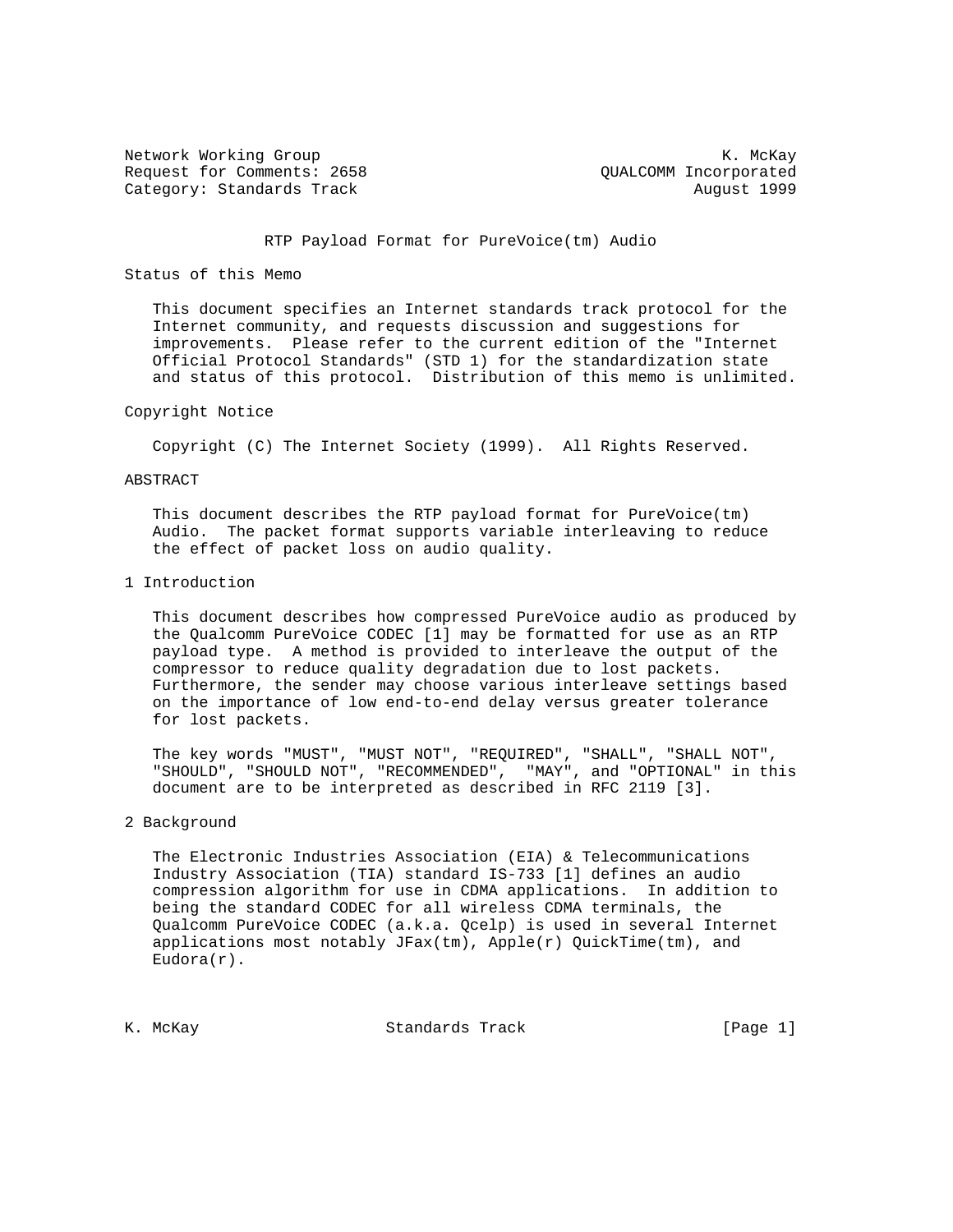The Qcelp CODEC [1] compresses each 20 milliseconds of 8000 Hz, 16 bit sampled input speech into one of four different size output frames: Rate 1 (266 bits), Rate 1/2 (124 bits), Rate 1/4 (54 bits) or Rate 1/8 (20 bits). The CODEC chooses the output frame rate based on analysis of the input speech and the current operating mode (either normal or reduced rate). For typical speech patterns, this results in an average output of 6.8 k bits/sec for normal mode and 4.7 k bits/sec for reduced rate mode.

3 RTP/Qcelp Packet Format

 The RTP timestamp is in 1/8000 of a second units. The RTP payload data for the Qcelp CODEC has the following format:

0  $1$  2 3 0 1 2 3 4 5 6 7 8 9 0 1 2 3 4 5 6 7 8 9 0 1 2 3 4 5 6 7 8 9 0 1 +-+-+-+-+-+-+-+-+-+-+-+-+-+-+-+-+-+-+-+-+-+-+-+-+-+-+-+-+-+-+-+-+ | RTP Header [2] | +=+=+=+=+=+=+=+=+=+=+=+=+=+=+=+=+=+=+=+=+=+=+=+=+=+=+=+=+=+=+=+=+ |RR | LLL | NNN | | +-+-+-+-+-+-+-+-+ one or more codec data frames | | .... | ... | ... | ... | ... | ... | ... | ... | ... | ... | ... | ... | ... | ... | ... | ... | ... | ... | +-+-+-+-+-+-+-+-+-+-+-+-+-+-+-+-+-+-+-+-+-+-+-+-+-+-+-+-+-+-+-+-+

 The RTP header has the expected values as described in [2]. The extension bit is not set and this payload type never sets the marker bit. The codec data frames are aligned on octet boundaries. When interleaving is in use and/or multiple codec data frames are present in a single RTP packet, the timestamp is, as always, that of the oldest data represented in the RTP packet. The other fields have the following meaning:

 Reserved (RR): 2 bits MUST be set to zero by sender, SHOULD be ignored by receiver.

Interleave (LLL): 3 bits

 MUST have a value between 0 and 5 inclusive. The remaining two values (6 and 7) MUST not be used by senders. If this field is non-zero, interleaving is enabled. All receivers MUST support interleaving. Senders MAY support interleaving. Senders that do not support interleaving MUST set field LLL and NNN to zero.

 Interleave Index (NNN): 3 bits MUST have a value less than or equal to the value of LLL. Values of NNN greater than the value of LLL are invalid.

K. McKay **Standards Track** [Page 2]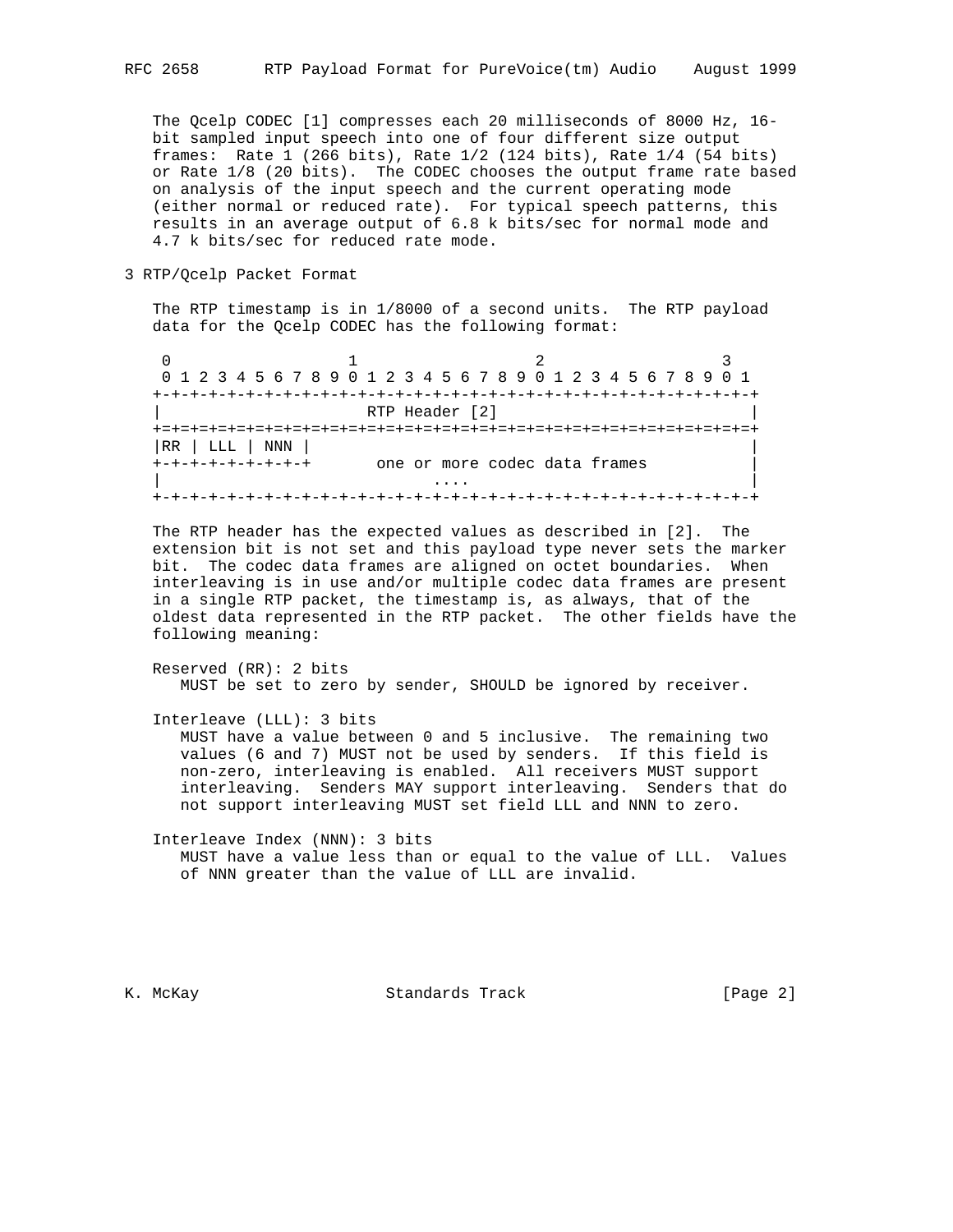# 3.1 Receiving Invalid Values

 On receipt of an RTP packet with an invalid value of the LLL or NNN field, the RTP packet MUST be treated as lost by the receiver for the purpose of generating erasure frames as described in section 4.

3.2 CODEC data frame format

 The output of the Qcelp CODEC must be converted into CODEC data frames for inclusion in the RTP payload as follows:

 a. Octet 0 of the CODEC data frame indicates the rate and total size of the CODEC data frame as indicated in this table:

| OCTET 0 | RATE    | TOTAL CODEC data frame size (in octets)            |
|---------|---------|----------------------------------------------------|
|         | Blank   |                                                    |
|         | 1/8     | 4                                                  |
| 2       | 1/4     | 8                                                  |
| 3       | 1/2     | 17                                                 |
| 4       |         | 35                                                 |
| 5       |         | reserved 8 (SHOULD be treated as a reserved value) |
| 14      | Erasure | 1 (SHOULD NOT be transmitted by sender)            |
| other   | n/a     | reserved                                           |
|         |         |                                                    |

 Receipt of a CODEC data frame with a reserved value in octet 0 MUST be considered invalid data as described in 3.1.

 b. The bits as numbered in the standard [1] from highest to lowest are packed into octets. The highest numbered bit (265 for Rate 1, 123 for Rate 1/2, 53 for Rate 1/4 and 19 for Rate 1/8) is placed in the most significant bit (Internet bit 0) of octet 1 of the CODEC data frame. The second highest numbered bit (264 for Rate 1, etc.) is placed in the second most significant bit (Internet bit 1) of octet 1 of the data frame. This continues so that bit 258 from the standard Rate 1 frame is placed in the least significant bit of octet 1. Bit 257 from the standard is placed in the most significant bit of octet 2 and so on until bit 0 from the standard Rate 1 frame is placed in Internet bit 1 of octet 34 of the CODEC data frame. The remaining unused bits of the last octet of the CODEC data frame MUST be set to zero.

K. McKay Standards Track [Page 3]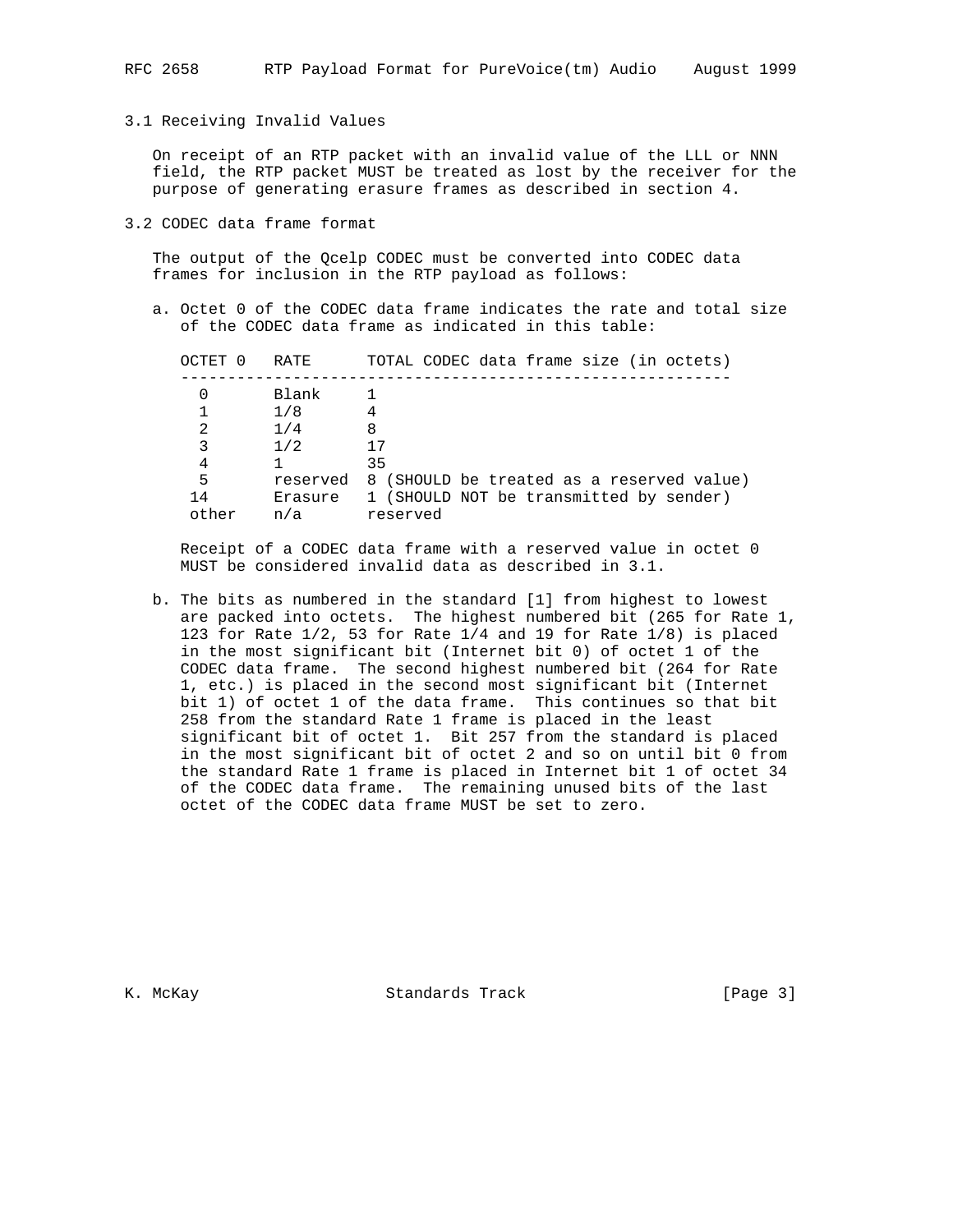Here is a detail of how a Rate 1/8 frame is converted into a CODEC data frame:

CODEC data frame

|  |  |  | 0 1 2 3 4 5 6 7 8 9 0 1 2 3 4 5 6 7 8 9 0 1 2 3 4 5 6 7 8 9 0 1  |  |  |  |  |  |  |  |  |  |  |  |
|--|--|--|------------------------------------------------------------------|--|--|--|--|--|--|--|--|--|--|--|
|  |  |  |                                                                  |  |  |  |  |  |  |  |  |  |  |  |
|  |  |  |                                                                  |  |  |  |  |  |  |  |  |  |  |  |
|  |  |  | 1 (Rate 1/8) $ 9 8 7 6 5 4 3 2 1 0 9 8 7 6 5 4 3 2 1 0 2 2 2 2 $ |  |  |  |  |  |  |  |  |  |  |  |
|  |  |  |                                                                  |  |  |  |  |  |  |  |  |  |  |  |

 Octet 0 of the data frame has value 1 (see table above) indicating the total data frame length (including octet 0) is 4 octets. Bits 19 through 0 from the standard Rate 1/8 frame are placed as indicated with bits marked with "Z" being set to zero. The Rate 1, 1/4 and 1/2 standard frames are converted similarly.

3.3 Bundling CODEC data frames

 As indicated in section 3, more than one CODEC data frame MAY be included in a single RTP packet by a sender. Receivers MUST handle bundles of up to 10 CODEC data frames in a single RTP packet.

Furthermore, senders have the following additional restrictions:

- o MUST not bundle more CODEC data frames in a single RTP packet than will fit in the MTU of the RTP transport protocol. For the purpose of computing the maximum bundling value, all CODEC data frames should be assumed to have the Rate 1 size.
- o MUST never bundle more than 10 CODEC data frames in a single RTP packet.
- o Once beginning transmission with a given SSRC and given bundling value, MUST NOT increase the bundling value. If the bundling value needs to be increased, a new SSRC number MUST be used.
- o MAY decrease the bundling value only between interleave groups (see section 3.4). If the bundling value is decreased, it MUST NOT be increased (even to the original value), although it may be decreased again at a later time.

K. McKay Standards Track [Page 4]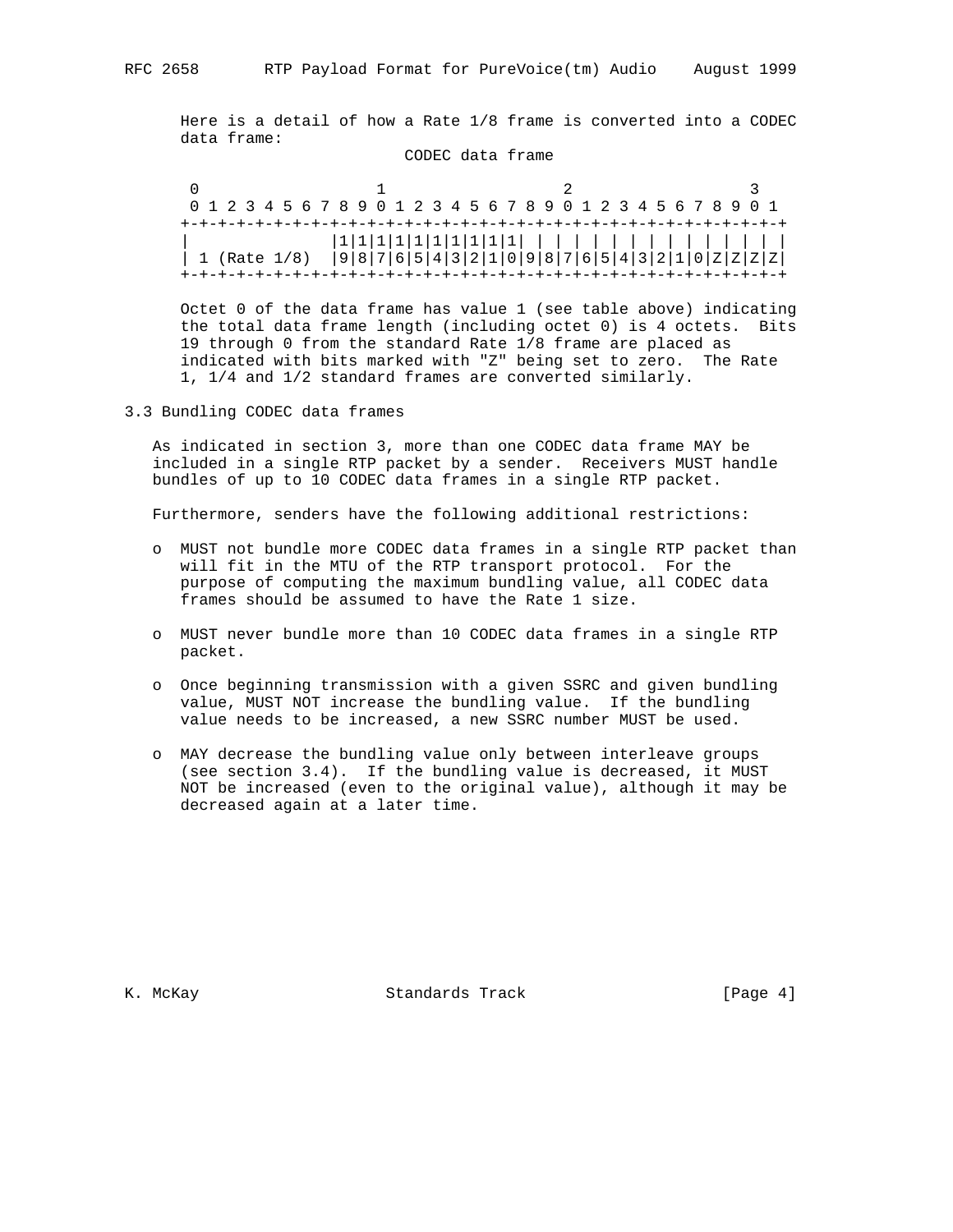3.3.1 Determining the number of bundled CODEC data frames

 Since no count is transmitted as part of the RTP payload and the CODEC data frames have differing lengths, the only way to determine how many CODEC data frames are present in the RTP packet is to examine octet 0 of each CODEC data frame in sequence until the end of the RTP packet is reached.

3.4 Interleaving CODEC data frames

 Interleaving is meaningful only when more than one CODEC data frame is bundled into a single RTP packet.

 All receivers MUST support interleaving. Senders MAY support interleaving.

 Given a time-ordered sequence of output frames from the Qcelp CODEC numbered 0..n, a bundling value B, and an interleave value L where n = B \* (L+1) - 1, the output frames are placed into RTP packets as follows (the values of the fields LLL and NNN are indicated for each RTP packet):

 First RTP Packet in Interleave group: LLL=L, NNN=0 Frame 0, Frame L+1, Frame  $2(L+1)$ , Frame  $3(L+1)$ , ... for a total of B frames

 Second RTP Packet in Interleave group: LLL=L, NNN=1 Frame 1, Frame  $1+L+1$ , Frame  $1+2(L+1)$ , Frame  $1+3(L+1)$ , ... for a total of B frames

This continues to the last RTP packet in the interleave group:

 L+1 RTP Packet in Interleave group: LLL=L, NNN=L Frame L, Frame L+L+1, Frame L+2(L+1), Frame L+3(L+1), ... for a total of B frames

 Senders MUST transmit in timestamp-increasing order. Furthermore, within each interleave group, the RTP packets making up the interleave group MUST be transmitted in value-increasing order of the NNN field. While this does not guarantee reduced end-to-end delay on the receiving end, when packets are delivered in order by the underlying transport, delay will be reduced to the minimum possible.

K. McKay Standards Track [Page 5]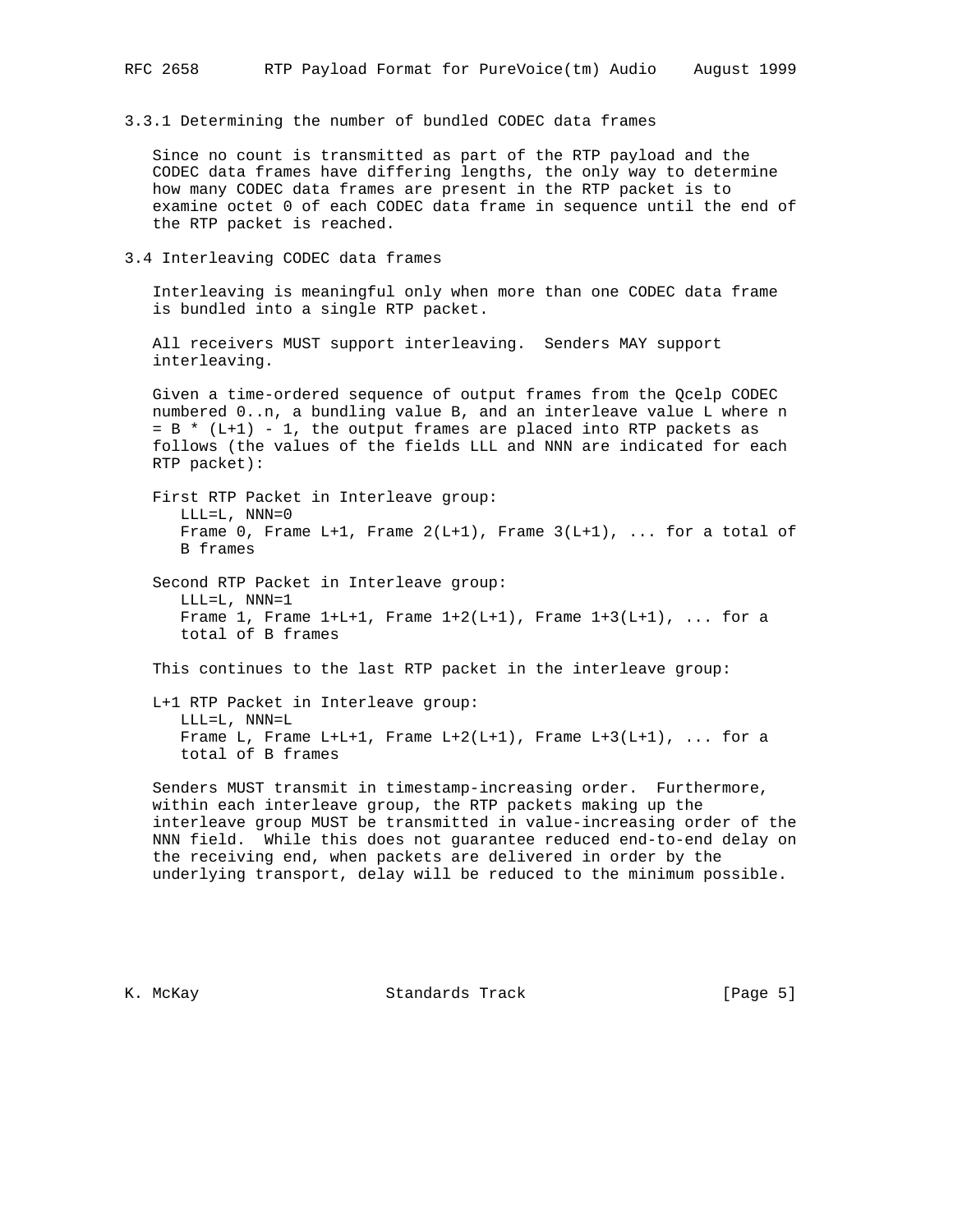Additionally, senders have the following restrictions:

- o Once beginning transmission with a given SSRC and given interleave value, MUST NOT increase the interleave value. If the interleave value needs to be increased, a new SSRC number MUST be used.
- o MAY decrease the interleave value only between interleave groups. If the interleave value is decreased, it MUST NOT be increased (even to the original value), although it may be decreased again at a later time.
- 3.5 Finding Interleave Group Boundaries

 Given an RTP packet with sequence number S, interleave value (field LLL) L, and interleave index value (field NNN) N, the interleave group consists of RTP packets with sequence numbers from S-N to S-N+L inclusive. In other words, the Interleave group always consists of L+1 RTP packets with sequential sequence numbers. The bundling value for all RTP packets in an interleave group MUST be the same.

 The receiver determines the expected bundling value for all RTP packets in an interleave group by the number of CODEC data frames bundled in the first RTP packet of the interleave group received. Note that this may not be the first RTP packet of the interleave group sent if packets are delivered out of order by the underlying transport.

 On receipt of an RTP packet in an interleave group with other than the expected bundling value, the receiver MAY discard CODEC data frames off the end of the RTP packet or add erasure CODEC data frames to the end of the packet in order to manufacture a substitute packet with the expected bundling value. The receiver MAY instead choose to discard the whole interleave group and play silence.

3.6 Reconstructing Interleaved Audio

 Given an RTP sequence number ordered set of RTP packets in an interleave group numbered 0..L, where L is the interleave value and B is the bundling value, and CODEC data frames within each RTP packet that are numbered in order from first to last with the numbers 1..B, the original, time-ordered sequence of output frames from the CODEC may be reconstructed as follows:

 First L+1 frames: Frame 0 from packet 0 of interleave group Frame 0 from packet 1 of interleave group And so on up to... Frame 0 from packet L of interleave group

K. McKay Chamber Standards Track Chamber (Page 6)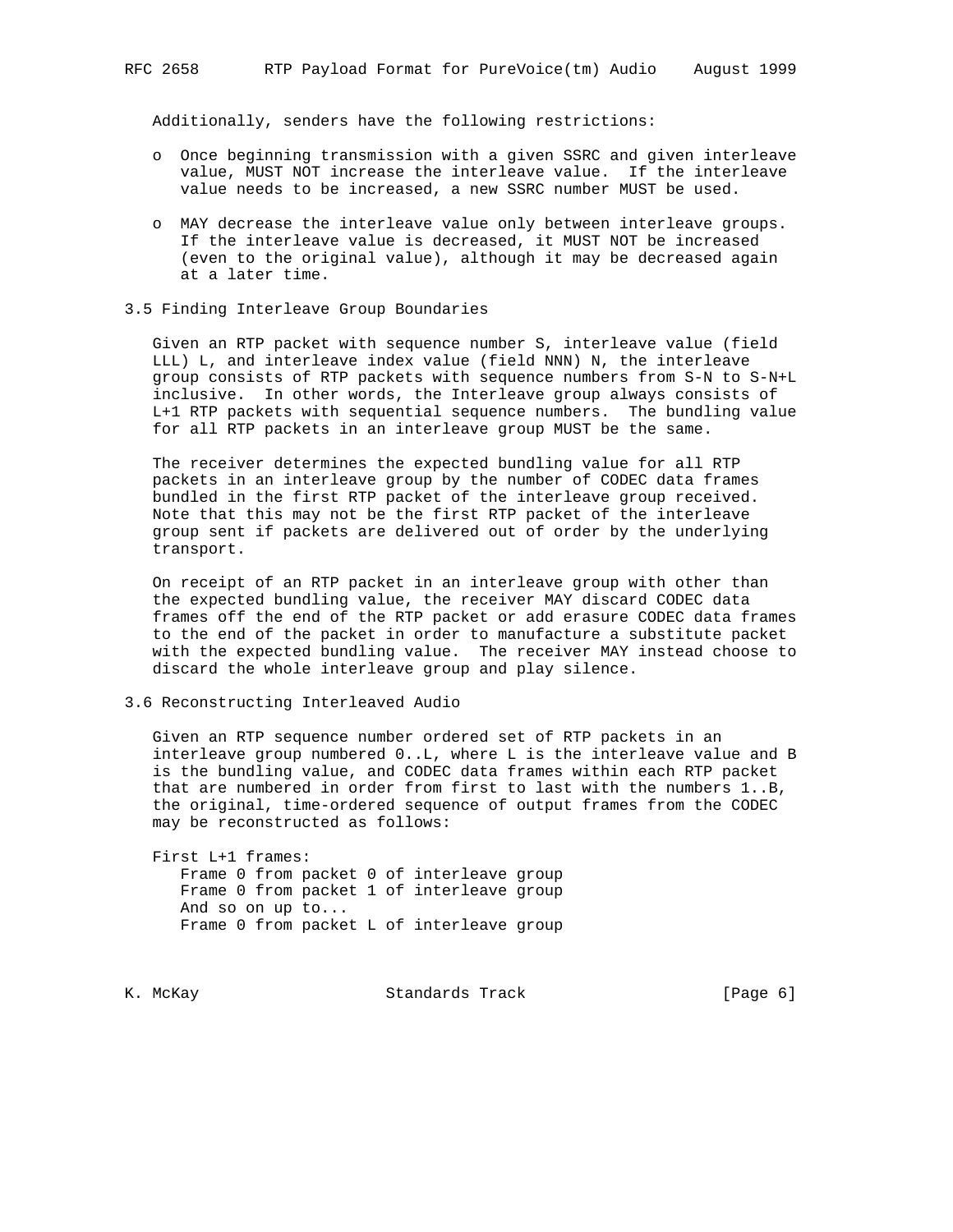Second L+1 frames: Frame 1 from packet 0 of interleave group Frame 1 from packet 1 of interleave group And so on up to... Frame 1 from packet L of interleave group

And so on up to...

 Bth L+1 frames: Frame B from packet 0 of interleave group Frame B from packet 1 of interleave group And so on up to... Frame B from packet L of interleave group

### 3.6.1 Additional Receiver Responsibility

 Assume that the receiver has begun playing frames from an interleave group. The time has come to play frame x from packet n of the interleave group. Further assume that packet n of the interleave group has not been received. As described in section 4, an erasure frame will be sent to the Qcelp CODEC.

 Now, assume that packet n of the interleave group arrives before frame x+1 of that packet is needed. Receivers SHOULD use frame x+1 of the newly received packet n rather than substituting an erasure frame. In other words, just because packet n wasn't available the first time it was needed to reconstruct the interleaved audio, the receiver SHOULD NOT assume it's not available when it's subsequently needed for interleaved audio reconstruction.

4 Handling lost RTP packets

 The Qcelp CODEC supports the notion of erasure frames. These are frames that for whatever reason are not available. When reconstructing interleaved audio or playing back non-interleaved audio, erasure frames MUST be fed to the Qcelp CODEC for all of the missing packets.

 Receivers MUST use the timestamp clock to determine how many CODEC data frames are missing. Each CODEC data frame advances the timestamp clock EXACTLY 160 counts.

 Since the bundling value may vary (it can only decrease), the timestamp clock is the only reliable way to calculate exactly how many CODEC data frames are missing when a packet is dropped.

K. McKay Standards Track [Page 7]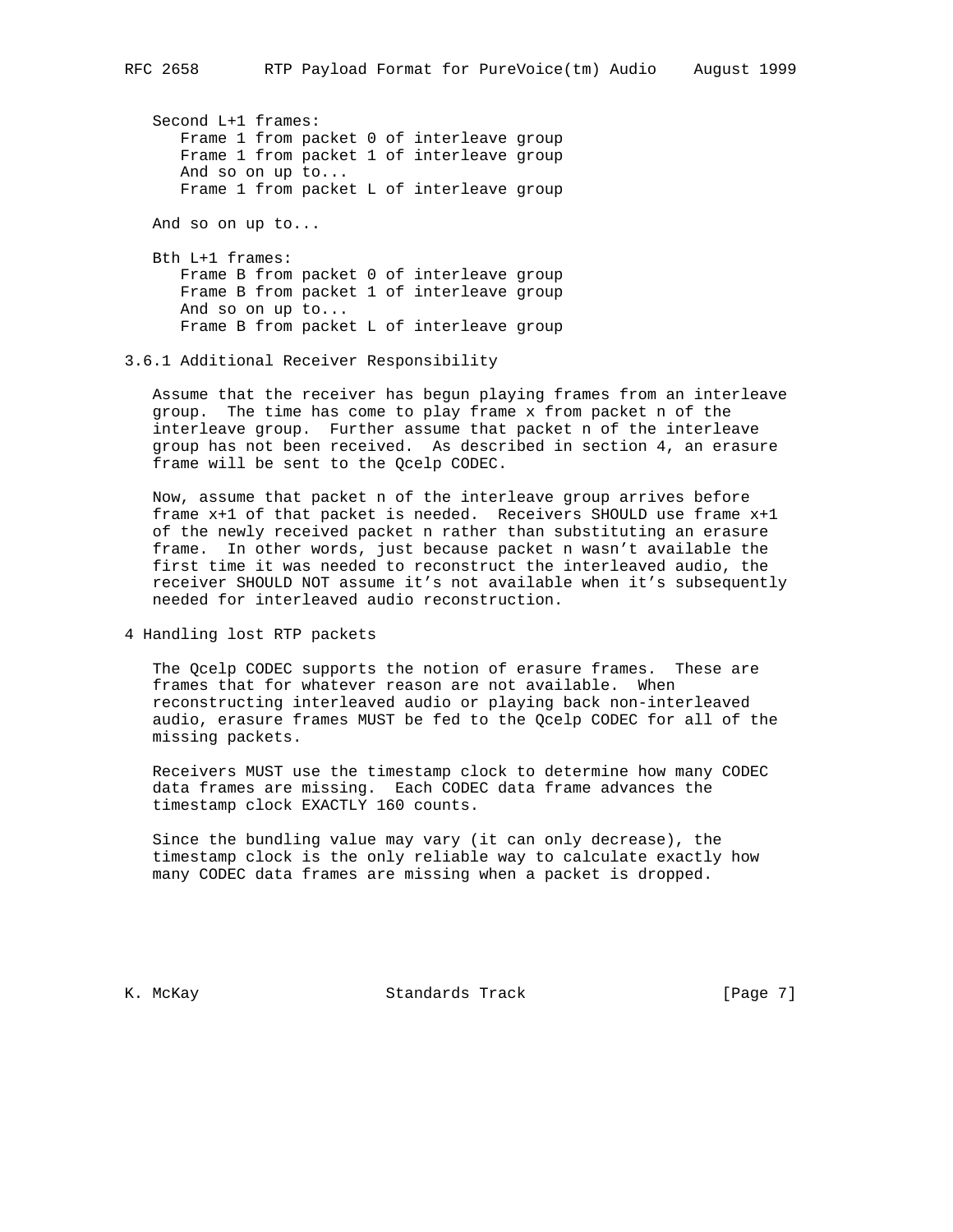Specifically when reconstructing interleaved audio, a missing RTP packet in the interleave group should be treated as containing B erasure CODEC data frames where B is the bundling value for that interleave group.

## 5 Discussion

 The Qcelp CODEC interpolates the missing audio content when given an erasure frame. However, the best quality is perceived by the listener when erasure frames are not consecutive. This makes interleaving desirable as it increases audio quality when dropped packets are more likely.

 On the other hand, interleaving can greatly increase the end-to-end delay. Where an interactive session is desired, an interleave (field LLL) value of 0 or 1 and a bundling factor of 4 or less is recommended.

 When end-to-end delay is not a concern, a bundling value of at least 4 and an interleave (field LLL) value of 4 or 5 is recommended subject to MTU limitations.

 The restrictions on senders set forth in sections 3.3 and 3.4 guarantee that after receipt of the first payload packet from the sender, the receiver can allocate a well-known amount of buffer space that will be sufficient for all future reception from the same SSRC value. Less buffer space may be required at some point in the future if the sender decreases the bundling value or interleave, but never more buffer space. This prevents the possibility of the receiver needing to allocate more buffer space (with the possible result that none is available) should the bundling value or interleave value be increased by the sender. Also, were the interleave or bundling value to increase, the receiver could be forced to pause playback while it receives the additional packets necessary for playback at an increased bundling value or increased interleave.

6 Security Considerations

 RTP packets using the payload format defined in this specification are subject to the security considerations discussed in the RTP specification [2], and any appropriate profile (for example [4]). This implies that confidentiality of the media streams is achieved by encryption. Because the data compression used with this payload format is applied end-to-end, encryption may be performed after compression so there is no conflict between the two operations.

K. McKay Standards Track [Page 8]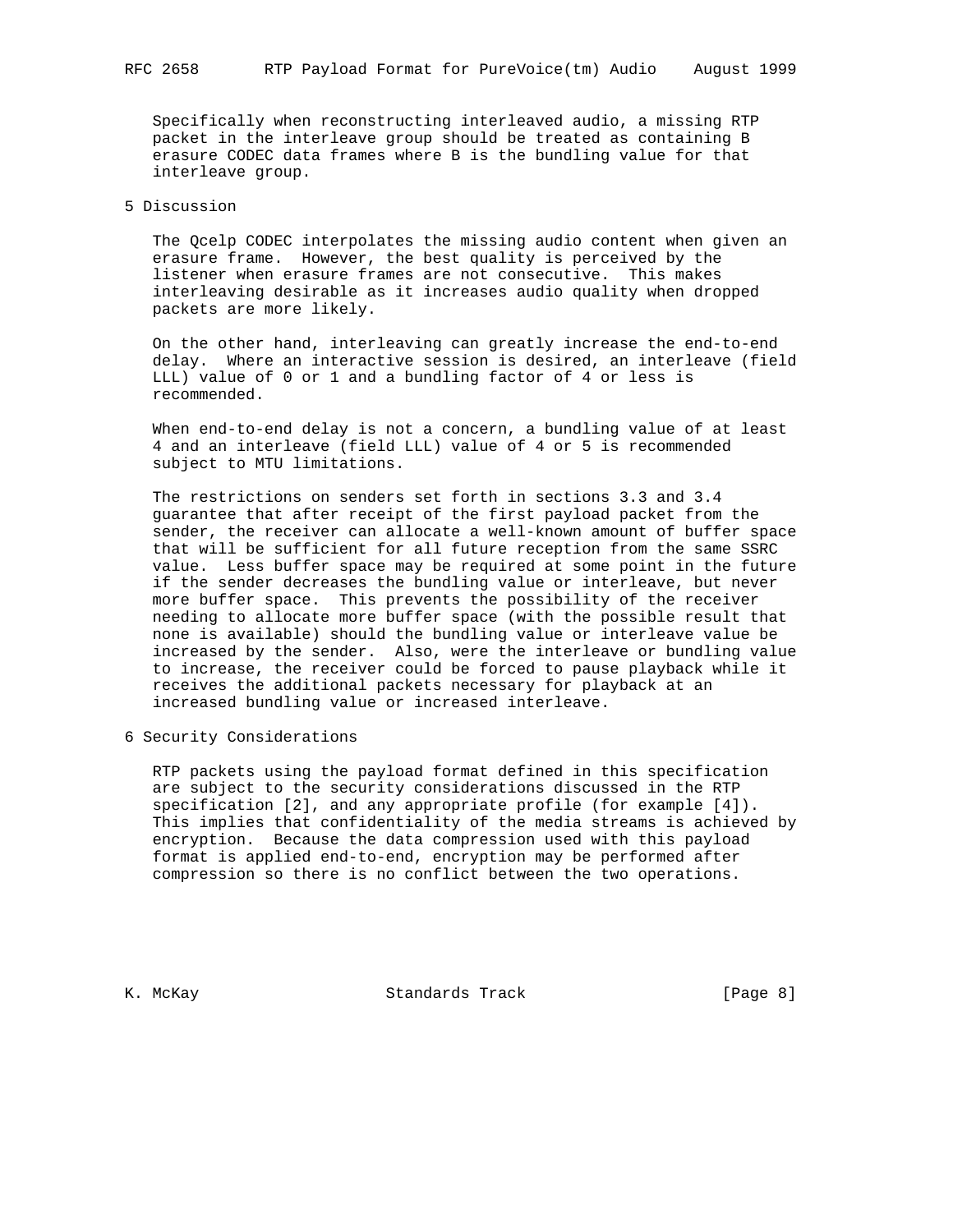A potential denial-of-service threat exists for data encodings using compression techniques that have non-uniform receiver-end computational load. The attacker can inject pathological datagrams into the stream which are complex to decode and cause the receiver to be overloaded. However, this encoding does not exhibit any significant non-uniformity.

 As with any IP-based protocol, in some circumstances, a receiver may be overloaded simply by the receipt of too many packets, either desired or undesired. Network-layer authentication may be used to discard packets from undesired sources, but the processing cost of the authentication itself may be too high. In a multicast environment, pruning of specific sources may be implemented in future versions of IGMP [5] and in multicast routing protocols to allow a receiver to select which sources are allowed to reach it.

## 7 References

- [1] TIA/EIA/IS-733. TR45: High Rate Speech Service Option for Wideband Spread Spectrum Communications Systems. Available from Global Engineering +1 800 854 7179 or +1 303 792 2181. May also be ordered online at http://www.eia.org/eng/.
- [2] Schulzrinne, H., Casner, S., Frederick, R. and V. Jacobson, "RTP: A Transport Protocol for Real-Time Applications", RFC 1889, January 1996.
- [3] Bradner, S., "Key words for use in RFCs to Indicate Requirement Levels", BCP 14, RFC 2119, March 1997.
- [4] Schulzrinne, H., "RTP Profile for Audio and Video Conferences with Minimal Control", RFC 1890, January 1996.
- [5] Deering, S., "Host Extensions for IP Multicasting", STD 5, RFC 1112, August 1989.
- 8 Author's Address

 Kyle J. McKay QUALCOMM Incorporated 5775 Morehouse Drive San Diego, CA 92121-1714 USA

 Phone: +1 858 587 1121 EMail: kylem@qualcomm.com

K. McKay Standards Track [Page 9]